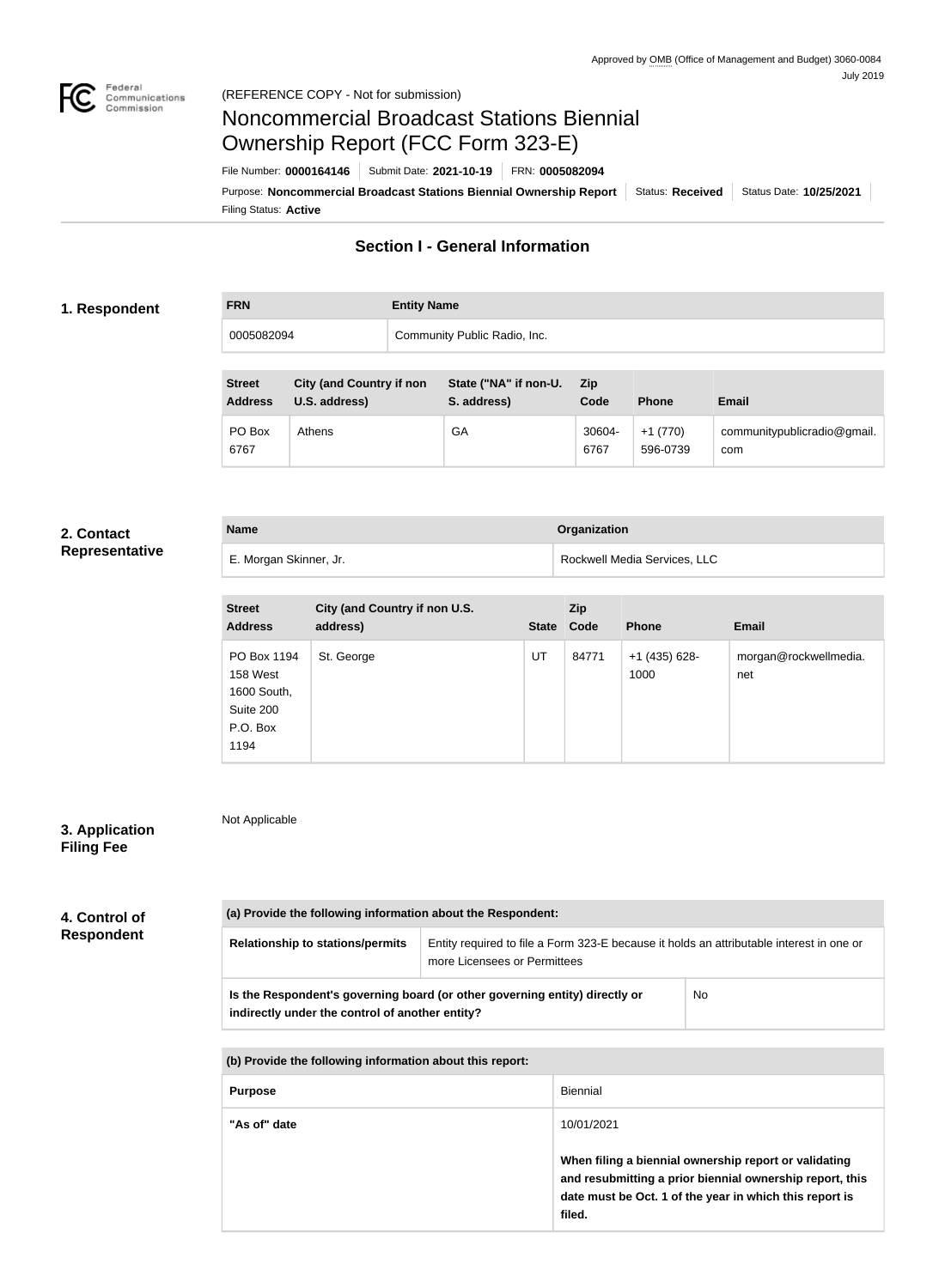### **5. Licensee(s) and Station(s)**

**Respondent is filing this report to cover the following Licensee(s) and station(s):**

| <b>FRN</b><br>Licensee/Permittee Name      |                  |                  |              |                |
|--------------------------------------------|------------------|------------------|--------------|----------------|
| Community Public Radio, Inc.<br>0005082094 |                  |                  |              |                |
|                                            |                  |                  |              |                |
| Fac. ID No.                                | <b>Call Sign</b> | <b>City</b>      | <b>State</b> | <b>Service</b> |
| 122086                                     | <b>WNEE</b>      | <b>PATTERSON</b> | GA           | FM             |

# **Section II – Biennial Ownership Information**

**1. 47 C.F.R. Section 73.3613 Documents**

Licensee Respondents that hold authorizations for one or more full power television, AM, and/or FM stations should list all contracts and other instruments set forth in 47 C.F.R. Section 73.3613(a) through (c) for the facility or facilities listed on this report. If the agreement is a network affiliation agreement, check the appropriate box. Otherwise, select "Other." Non-Licensee Respondents should select "Not Applicable" in response to this question.

Not Applicable.

#### **2. Ownership Interests**

**(a)** Ownership Interests. This Question requires Respondents to enter detailed information about ownership interests by generating a series of subforms. Answer each question on each subform. The first subform listing should be for the Respondent itself. If the Respondent is not a natural person, also list each of the officers, members of the governing board (or other governing entity), stockholders, and any other persons or entities with a direct attributable interest in the Respondent pursuant to the standards set forth in 47 C.F.R. Section 73.3555. (A "direct" interest is one that is not held through any intervening companies or entities.) List each interest holder with a direct attributable interest in the Respondent separately.

Leave the percentage of total assets (Equity Debt Plus) field blank for an interest holder unless that interest holder has an attributable interest in the Respondent solely on the basis of the Commission's Equity Debt Plus attribution standard, 47 C.F.R. Section 73.3555, Note 2(i).

In the case of vertical or indirect ownership structures, list only those interests in the Respondent that also represent an attributable interest in the Licensee(s) for which the report is being submitted.

Entities that are part of an organizational structure that includes holding companies or other forms of indirect ownership must file separate ownership reports. In such a structure do not report, or file a separate report for, any interest holder that does not have an attributable interest in the Licensee(s) for which the report is being submitted.

Please see the Instructions for further detail concerning interests that must be reported in response to this question.

The Respondent must provide an FCC Registration Number for each interest holder reported in response to this question. Please see the Instructions for detailed information and guidance concerning this requirement.

| <b>FRN</b>         | 0005082094                          |                      |  |
|--------------------|-------------------------------------|----------------------|--|
| <b>Entity Name</b> | Community Public Radio, Inc.        |                      |  |
| <b>Address</b>     | PO Box                              | 6767                 |  |
|                    | <b>Street 1</b>                     |                      |  |
|                    | <b>Street 2</b>                     |                      |  |
|                    | <b>City</b>                         | Athens               |  |
|                    | State ("NA" if non-U.S.<br>address) | GA                   |  |
|                    | <b>Zip/Postal Code</b>              | 30604-6767           |  |
|                    | Country (if non-U.S.<br>address)    | <b>United States</b> |  |
|                    |                                     |                      |  |

#### **Ownership Information**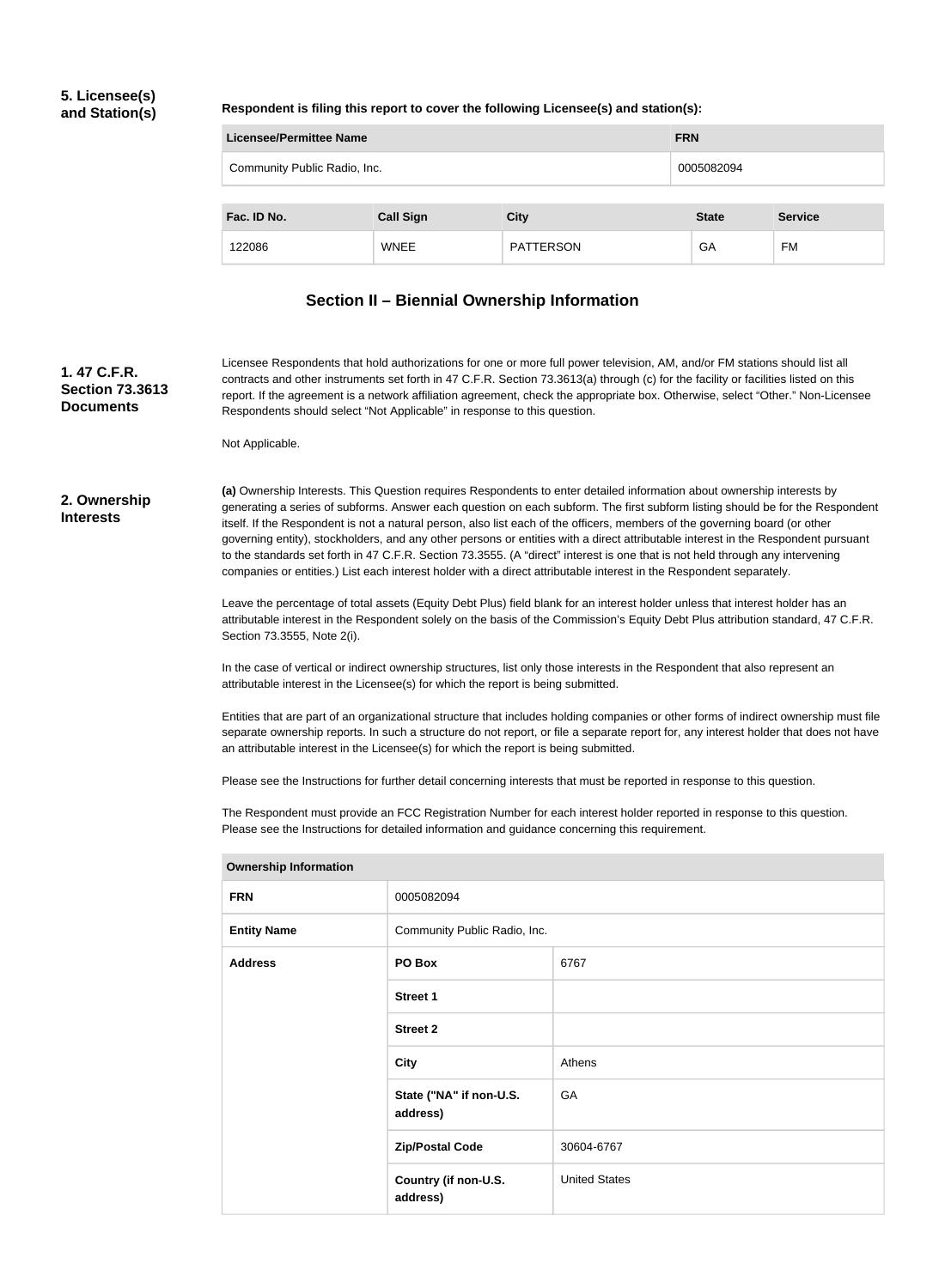| <b>Listing Type</b>                                                                                                                          | Respondent                                              |         |  |
|----------------------------------------------------------------------------------------------------------------------------------------------|---------------------------------------------------------|---------|--|
| <b>Positional Interests</b><br>(check all that apply)                                                                                        | Respondent                                              |         |  |
| <b>Tribal Nation or Tribal</b><br><b>Entity</b>                                                                                              | Interest holder is not a Tribal nation or Tribal entity |         |  |
| <b>Interest Percentages</b>                                                                                                                  | Voting                                                  | $0.0\%$ |  |
| (enter percentage values<br>from 0.0 to 100.0)                                                                                               | <b>Equity</b>                                           | $0.0\%$ |  |
|                                                                                                                                              | <b>Total assets (Equity Debt</b><br>Plus)               | $0.0\%$ |  |
| Does interest holder have an attributable interest in one or more broadcast stations<br>N <sub>o</sub><br>that do not appear on this report? |                                                         |         |  |

#### **Ownership Information**

| <b>FRN</b>                                                                                                                              | 9990140882                                                     |                         |  |
|-----------------------------------------------------------------------------------------------------------------------------------------|----------------------------------------------------------------|-------------------------|--|
| <b>Name</b>                                                                                                                             | Lowell Jackson                                                 |                         |  |
| <b>Address</b>                                                                                                                          | PO Box                                                         |                         |  |
|                                                                                                                                         | <b>Street 1</b>                                                | 4205 Central River Park |  |
|                                                                                                                                         | <b>Street 2</b>                                                |                         |  |
|                                                                                                                                         | <b>City</b>                                                    | <b>Berkeley Lake</b>    |  |
|                                                                                                                                         | State ("NA" if non-U.S.<br>address)                            | GA                      |  |
|                                                                                                                                         | <b>Zip/Postal Code</b>                                         | 30096                   |  |
|                                                                                                                                         | Country (if non-U.S.<br>address)                               | <b>United States</b>    |  |
| <b>Listing Type</b>                                                                                                                     | Other Interest Holder                                          |                         |  |
| <b>Positional Interests</b><br>(check all that apply)                                                                                   | Officer, Member of Governing Board (or other governing entity) |                         |  |
| <b>Principal Profession or</b><br><b>Occupation</b>                                                                                     | <b>Retired USAFR</b>                                           |                         |  |
| By Whom Appointed or<br><b>Elected</b>                                                                                                  | Governing Board                                                |                         |  |
| Citizenship, Gender,                                                                                                                    | <b>Citizenship</b>                                             | US                      |  |
| <b>Ethnicity, and Race</b><br><b>Information (Natural</b>                                                                               | Gender                                                         | Male                    |  |
| <b>Persons Only)</b>                                                                                                                    | <b>Ethnicity</b>                                               | Not Hispanic or Latino  |  |
|                                                                                                                                         | Race                                                           | White                   |  |
| <b>Interest Percentages</b>                                                                                                             | Voting                                                         | 50.0%                   |  |
| (enter percentage values<br>from 0.0 to 100.0)                                                                                          | <b>Equity</b>                                                  | 00.0%                   |  |
|                                                                                                                                         | <b>Total assets (Equity Debt</b><br>Plus)                      | 00.0%                   |  |
| <b>No</b><br>Does interest holder have an attributable interest in one or more broadcast stations<br>that do not appear on this report? |                                                                |                         |  |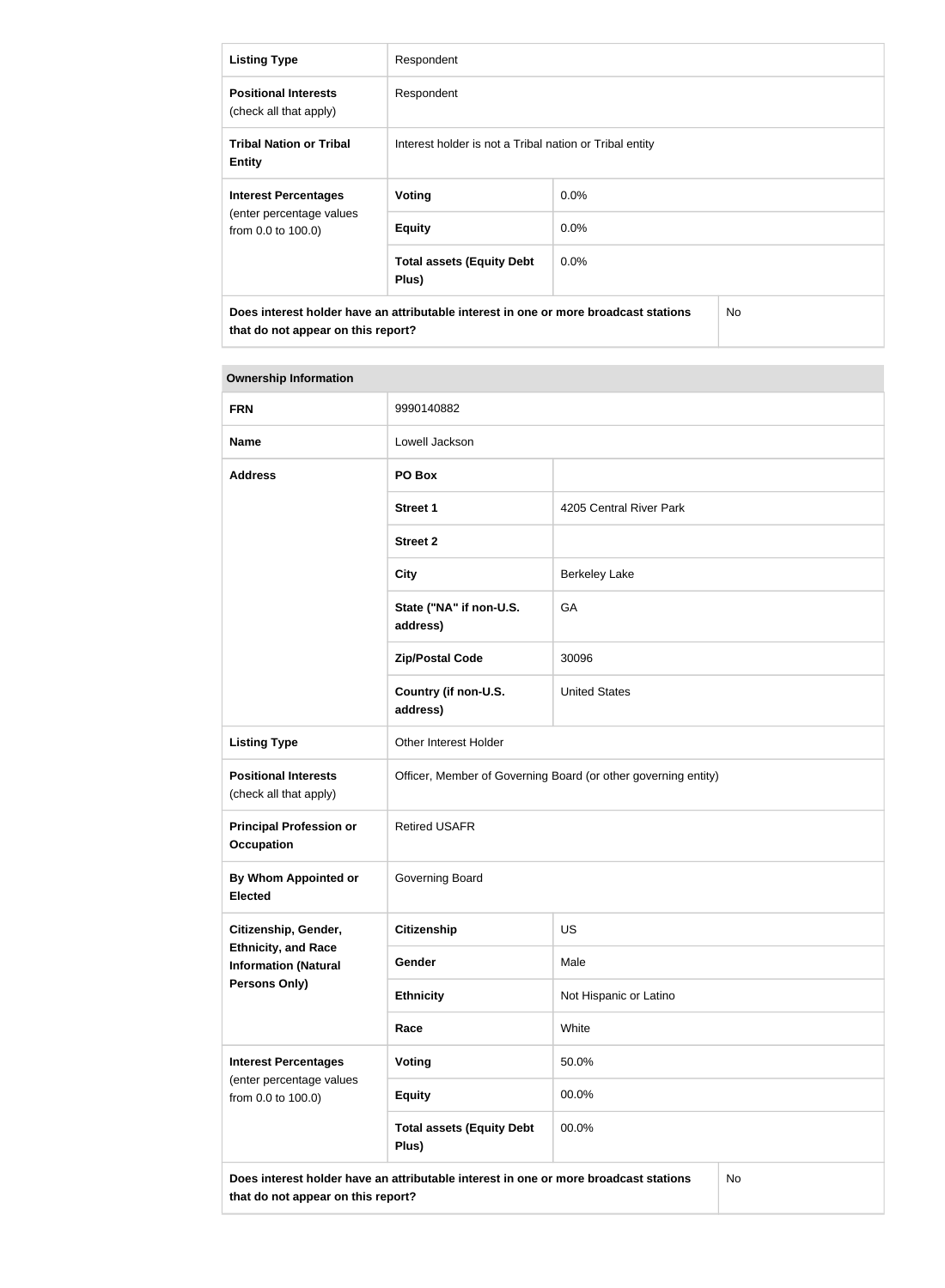| <b>Ownership Information</b>                                                                                                            |                                                                |                         |  |
|-----------------------------------------------------------------------------------------------------------------------------------------|----------------------------------------------------------------|-------------------------|--|
| <b>FRN</b>                                                                                                                              | 9990140888                                                     |                         |  |
| <b>Name</b>                                                                                                                             | Penny Jackson                                                  |                         |  |
| <b>Address</b>                                                                                                                          | PO Box                                                         |                         |  |
|                                                                                                                                         | <b>Street 1</b>                                                | 4205 Central River Park |  |
|                                                                                                                                         | <b>Street 2</b>                                                |                         |  |
|                                                                                                                                         | <b>City</b>                                                    | <b>Berkeley Lake</b>    |  |
|                                                                                                                                         | State ("NA" if non-U.S.<br>address)                            | GA                      |  |
|                                                                                                                                         | <b>Zip/Postal Code</b>                                         | 30096                   |  |
|                                                                                                                                         | Country (if non-U.S.<br>address)                               | <b>United States</b>    |  |
| <b>Listing Type</b>                                                                                                                     | Other Interest Holder                                          |                         |  |
| <b>Positional Interests</b><br>(check all that apply)                                                                                   | Officer, Member of Governing Board (or other governing entity) |                         |  |
| <b>Principal Profession or</b><br><b>Occupation</b>                                                                                     | <b>Retired Business Executive</b>                              |                         |  |
| <b>By Whom Appointed or</b><br><b>Elected</b>                                                                                           | Governing Board                                                |                         |  |
| Citizenship, Gender,                                                                                                                    | <b>Citizenship</b>                                             | <b>US</b>               |  |
| <b>Ethnicity, and Race</b><br><b>Information (Natural</b>                                                                               | <b>Gender</b>                                                  | Female                  |  |
| Persons Only)                                                                                                                           | <b>Ethnicity</b>                                               | Not Hispanic or Latino  |  |
|                                                                                                                                         | Race                                                           | White                   |  |
| <b>Interest Percentages</b><br>(enter percentage values                                                                                 | Voting                                                         | 30.0%                   |  |
| from 0.0 to 100.0)                                                                                                                      | <b>Equity</b>                                                  | 00.0%                   |  |
|                                                                                                                                         | <b>Total assets (Equity Debt</b><br>Plus)                      | 00.0%                   |  |
| Does interest holder have an attributable interest in one or more broadcast stations<br><b>No</b><br>that do not appear on this report? |                                                                |                         |  |

| <b>Ownership Information</b> |                                     |        |
|------------------------------|-------------------------------------|--------|
| <b>FRN</b>                   | 9990140891                          |        |
| <b>Name</b>                  | <b>Richard VanderNoord</b>          |        |
| <b>Address</b>               | PO Box                              | 6767   |
|                              | <b>Street 1</b>                     |        |
|                              | <b>Street 2</b>                     |        |
|                              | <b>City</b>                         | Athens |
|                              | State ("NA" if non-U.S.<br>address) | GA     |
|                              | <b>Zip/Postal Code</b>              | 30604  |
|                              |                                     |        |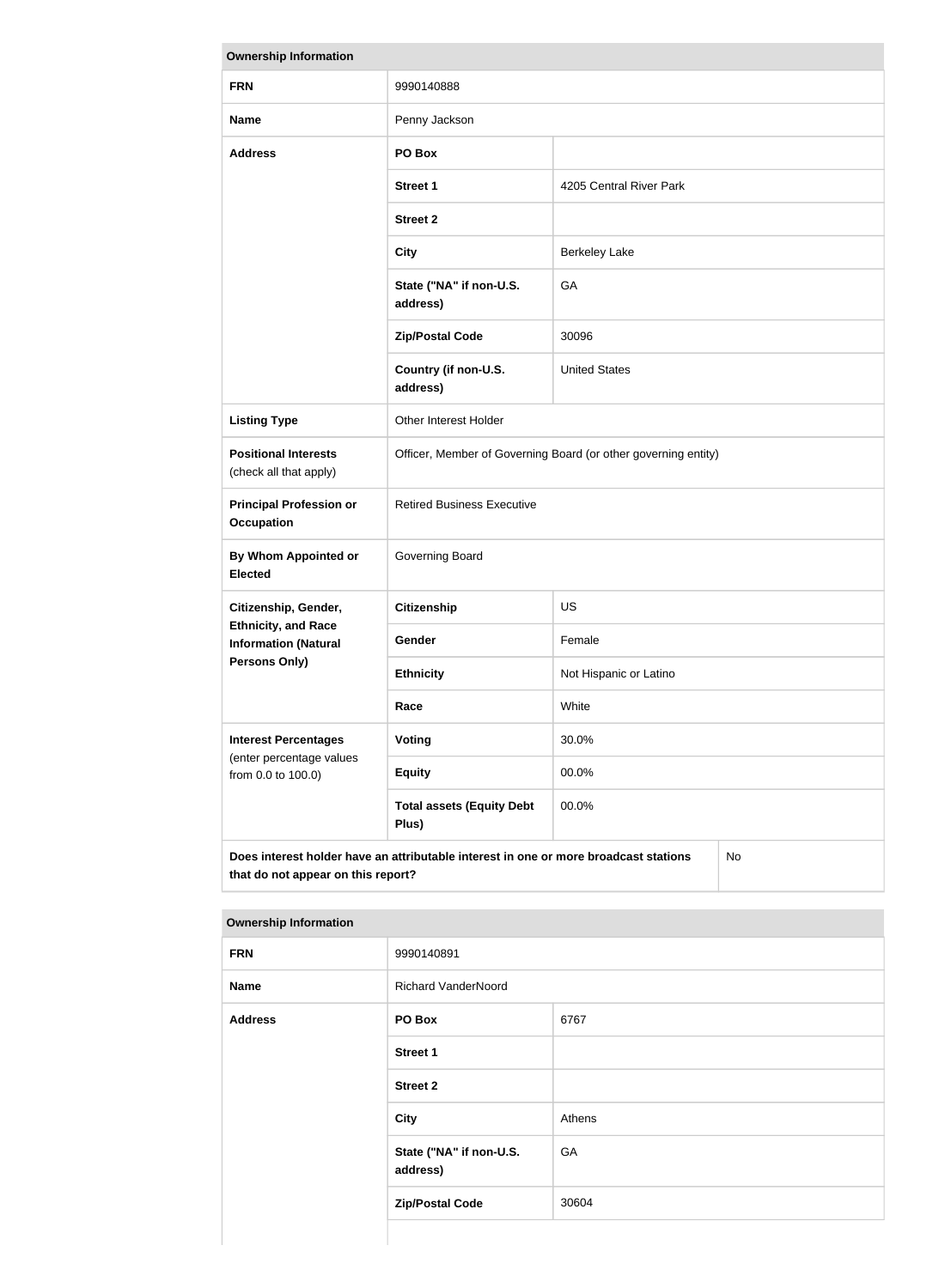|                                                                                                                                                                                                                                                                                                                                                        | Country (if non-U.S.<br>address)                      | <b>United States</b>   |  |
|--------------------------------------------------------------------------------------------------------------------------------------------------------------------------------------------------------------------------------------------------------------------------------------------------------------------------------------------------------|-------------------------------------------------------|------------------------|--|
| <b>Listing Type</b>                                                                                                                                                                                                                                                                                                                                    | <b>Other Interest Holder</b>                          |                        |  |
| <b>Positional Interests</b><br>(check all that apply)                                                                                                                                                                                                                                                                                                  | Member of Governing Board (or other governing entity) |                        |  |
| <b>Principal Profession or</b><br><b>Occupation</b>                                                                                                                                                                                                                                                                                                    | <b>Financial Planner</b>                              |                        |  |
| By Whom Appointed or<br><b>Elected</b>                                                                                                                                                                                                                                                                                                                 | Governing Board                                       |                        |  |
| Citizenship, Gender,                                                                                                                                                                                                                                                                                                                                   | <b>Citizenship</b>                                    | <b>US</b>              |  |
| <b>Ethnicity, and Race</b><br><b>Information (Natural</b>                                                                                                                                                                                                                                                                                              | <b>Gender</b>                                         | Male                   |  |
| <b>Persons Only)</b>                                                                                                                                                                                                                                                                                                                                   | <b>Ethnicity</b>                                      | Not Hispanic or Latino |  |
|                                                                                                                                                                                                                                                                                                                                                        | Race                                                  | White                  |  |
| <b>Interest Percentages</b>                                                                                                                                                                                                                                                                                                                            | Voting                                                | 10.0%                  |  |
| (enter percentage values<br>from 0.0 to 100.0)                                                                                                                                                                                                                                                                                                         | <b>Equity</b>                                         | 00.0%                  |  |
|                                                                                                                                                                                                                                                                                                                                                        | <b>Total assets (Equity Debt</b><br>Plus)             | 00.0%                  |  |
| $\sim$ 2010 and 2010 and 2010 and 2010 and 2010 and 2010 and 2010 and 2010 and 2010 and 2010 and 2010 and 2010 and 2010 and 2010 and 2010 and 2010 and 2010 and 2010 and 2010 and 2010 and 2010 and 2010 and 2010 and 2010 and<br>the contract of the contract of the contract of the contract of the contract of the contract of the contract of<br>. |                                                       |                        |  |

**Does interest holder have an attributable interest in one or more broadcast stations that do not appear on this report?**

No

| <b>Ownership Information</b>                              |                                                       |                      |  |
|-----------------------------------------------------------|-------------------------------------------------------|----------------------|--|
| <b>FRN</b>                                                | 9990140894                                            |                      |  |
| <b>Name</b>                                               | <b>Brad Langford</b>                                  |                      |  |
| <b>Address</b>                                            | PO Box                                                | 6767                 |  |
|                                                           | <b>Street 1</b>                                       |                      |  |
|                                                           | <b>Street 2</b>                                       |                      |  |
|                                                           | <b>City</b>                                           | Athens               |  |
|                                                           | State ("NA" if non-U.S.<br>address)                   | GA                   |  |
|                                                           | <b>Zip/Postal Code</b>                                | 30604-6767           |  |
|                                                           | Country (if non-U.S.<br>address)                      | <b>United States</b> |  |
| <b>Listing Type</b>                                       | Other Interest Holder                                 |                      |  |
| <b>Positional Interests</b><br>(check all that apply)     | Member of Governing Board (or other governing entity) |                      |  |
| <b>Principal Profession or</b><br><b>Occupation</b>       | University Contract Administrator                     |                      |  |
| By Whom Appointed or<br><b>Elected</b>                    | Governing Board                                       |                      |  |
| Citizenship, Gender,                                      | <b>Citizenship</b>                                    | <b>US</b>            |  |
| <b>Ethnicity, and Race</b><br><b>Information (Natural</b> | Gender                                                | Male                 |  |
| Persons Only)                                             |                                                       |                      |  |